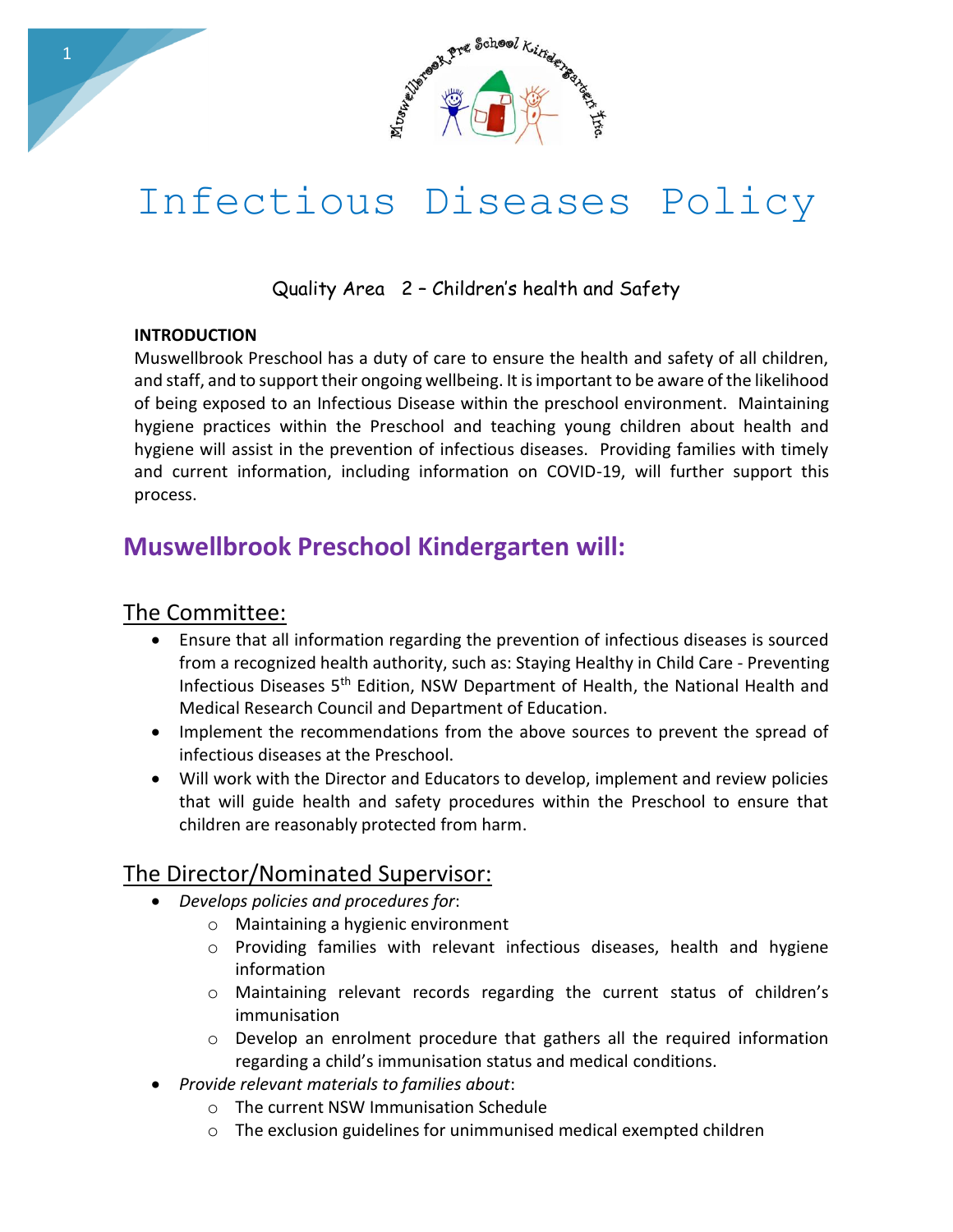- o Will provide information regarding infectious diseases that are suspected/present at the Preschool to appropriate parties concerned.
- *Provide information to families of the occurrence of an infectious disease that includes:*
	- o Nature of Infectious Diseases
	- o Incubation period and
	- o Infectious and exclusion periods
	- $\circ$  Ensure that an "Incident, Injury, Trauma and Illness" record is completed no later than 24 hours after the illness occurring.
	- $\circ$  Contact parents of a child medical exempted from immunisation against a vaccine preventable disease which has been detected at the Preschool and request that the child be collected as soon as possible. Advising that the child must stay at home until there is no more occurrences of that disease and the exclusion period has ceased. Fees remain payable during this time.
	- o Ensure that all educators and staff are aware of individual children's circumstances.
	- $\circ$  Maintain confidentiality with regards to the children's medical circumstances, and families personal information.

## The Educators/Staff:

- Ensure that any children who are suspected of having an infectious disease are responded to and their health and emotional needs supported at all times.
- Implement appropriate health and safety procedures including personal protection equipment and use of the spills kit, if required, when tending to ill children.
- Ensure that families are aware of the need to collect their children as soon as possible.
- Educators will clean all resources and high frequency areas.
- Advise families that they will need to alert the Preschool if their child is diagnosed with an infectious disease.
- Ensure hygiene practices are part of routine and intentional practice.
- Follow the Preschool's health and hygiene policy including.
	- o Hand washing
	- o Routine and daily cleaning
	- o Nappy changing
	- o Wearing of gloves
	- o Proper handling and preparation of food.
	- o **During Public Health Orders from the NSW government, the Preschool will abide by the current and specific guidelines stated within the Health Order. Example: Covid -19 Pandemic**

#### Families:

- Advise the Preschool of their child's immunisation status and when this is updated.
- Keep their children at home if they are unwell or have an excludable infectious disease for the minimum recommended exclusion period.
- Keep children at home if they have had diarrhea and vomiting (gastroenteritis) until they have been symptom free for 48 hours.
- Families will be required to follow any Public Health Orders affecting the Preschool at any given time.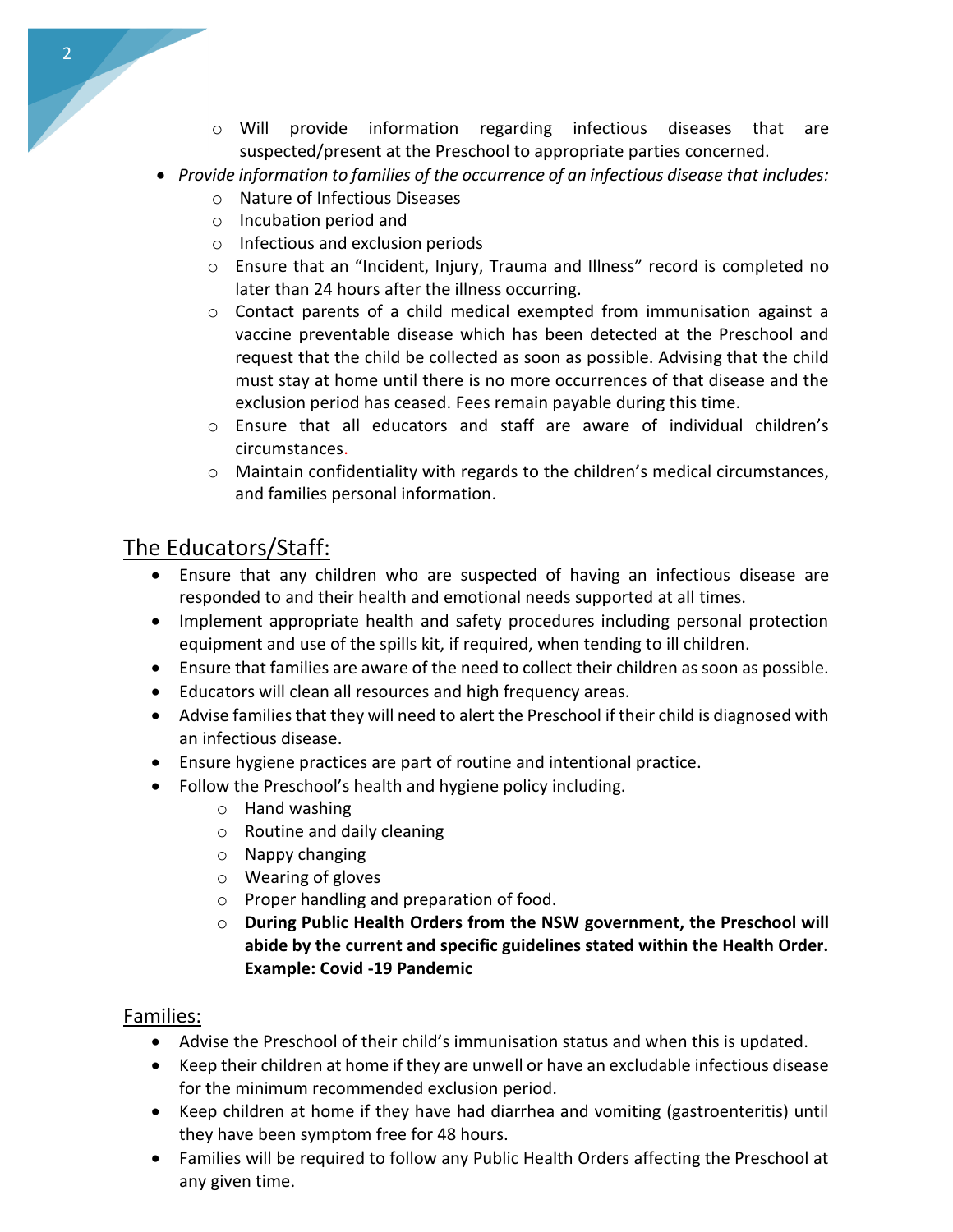# **Specific Circumstances for COVID – 19**

**Muswellbrook Preschool will follow all required procedures implemented from the Department of Health in relation to Health Orders and advice for COVID. Staff will follow the outlined strategies to reduce exposure to COVID while required.** *Strategies to reduce the chance of being infected or spreading the disease:* 

- A risk assessment has been carried out regarding COVID-19
- For staff and Children to wash hands regularly and thoroughly with soap and water.
- For all staff to use Alcohol based hand sanitizer when soap and water is not immediately accessible
- Encouraging all staff and children to avoid touching eyes, nose and mouth as much as possible.
- For all staff and children to follow good respiratory hygiene when coughing and sneezing.
	- o Cover mouth and nose with bent elbow or tissue.
	- o Dispose of used tissues immediately.
	- o Wash hand immediately after contact with nose and mouth residue.
- Excluding children or staff who are unwell and reasonably suspected to have a communicable disease from the service.
- Exclude all children with suspected COVID-19 Symptoms as recognised by N.S.W Department of Health. Fever (temperature over 37.5) respiratory symptoms-coughing, sore throat, runny nose, shortness of breath.).
- Other symptoms include headache, muscle or joint pain, nausea, diarrhoea, vomiting, loss of the sense of smell, altered sense of taste, loss of appetite and fatigue.
- If Children are assessed as unwell, they will be isolated with a staff member while waiting to be collected. There will be masks and gloves available for staff responsible for the child. If required.
- If a child or staff member is away from preschool/sent home from preschool, because they have respiratory/covid symptoms, it is **HIGHLY RECOMMENDED**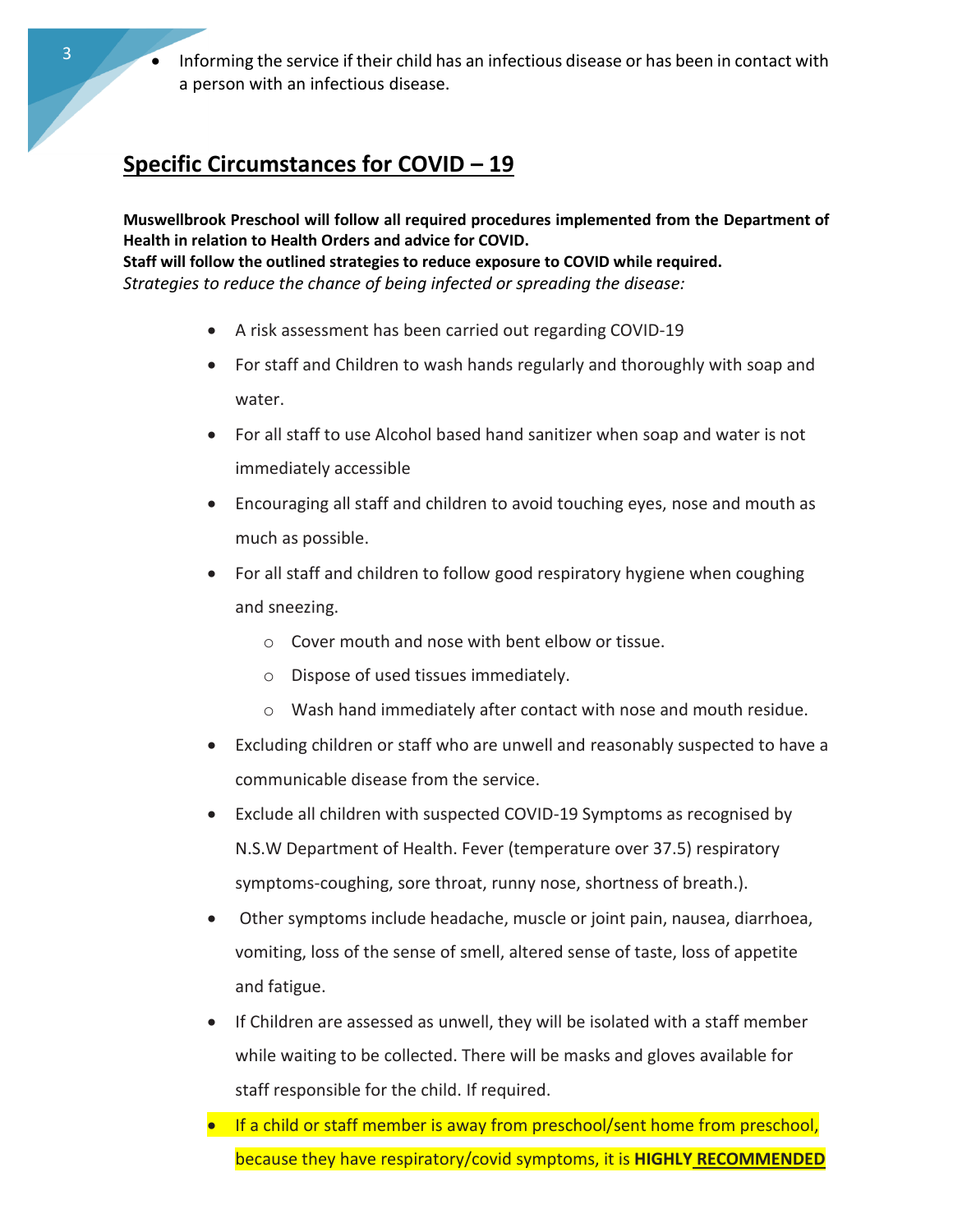4 they have a COVID test and show a negative result **and** be symptom free before they can come back to Preschool. Please note, if children/staff return to preschool and symptoms are still present, they will be sent home **immediately.**

- All surfaces/ equipment that has been touched by the unwell child will be thoroughly cleaned with Germex and paper towel.
- Restricting the number of onsite adult visitors.
- Any child that is sent home unwell will be collected from Sowerby Street office unless otherwise arranged.
- All visitors are encouraged to make appointments and will register on arrival.
- Excursions and incursions will be at the discretion of the Director. (They will require a risk assessment to include COVID 19 RISKS)
- During any infectious disease outbreak, routine environmental cleaning is increased in frequency, particularly on high-touch surfaces such as door handles, tables, chairs, light switches, bathroom areas. Surfaces are cleaned with germex and paper towel.
- Toys and equipment in high use are cleaned at the end of the day and / or at the end of the group's attendance.
- During mealtimes, all children and staff will follow the hand washing guidelines.
- Staff are requested to utilise the outdoor areas as much as possible and to restrict the times that the children are gathered in a small space. Staff will limit large group activities such as singing. Large group activities should be carried out in open areas where children can distance from one another.
- Muswellbrook Preschool will consider stopping collecting items for recycling and all rubbish will be placed in the general waste bin if the need arises.
- In recognition of the rapid and consistent release of information related to COVID-19, Muswellbrook Preschool will refer to reliable authorities daily and follow any recommendations given. This will include items such as mask wearing, stay at home orders, lockdown zones, social distancing and all other restrictions/directives placed on the Preschool from relevant authorities.